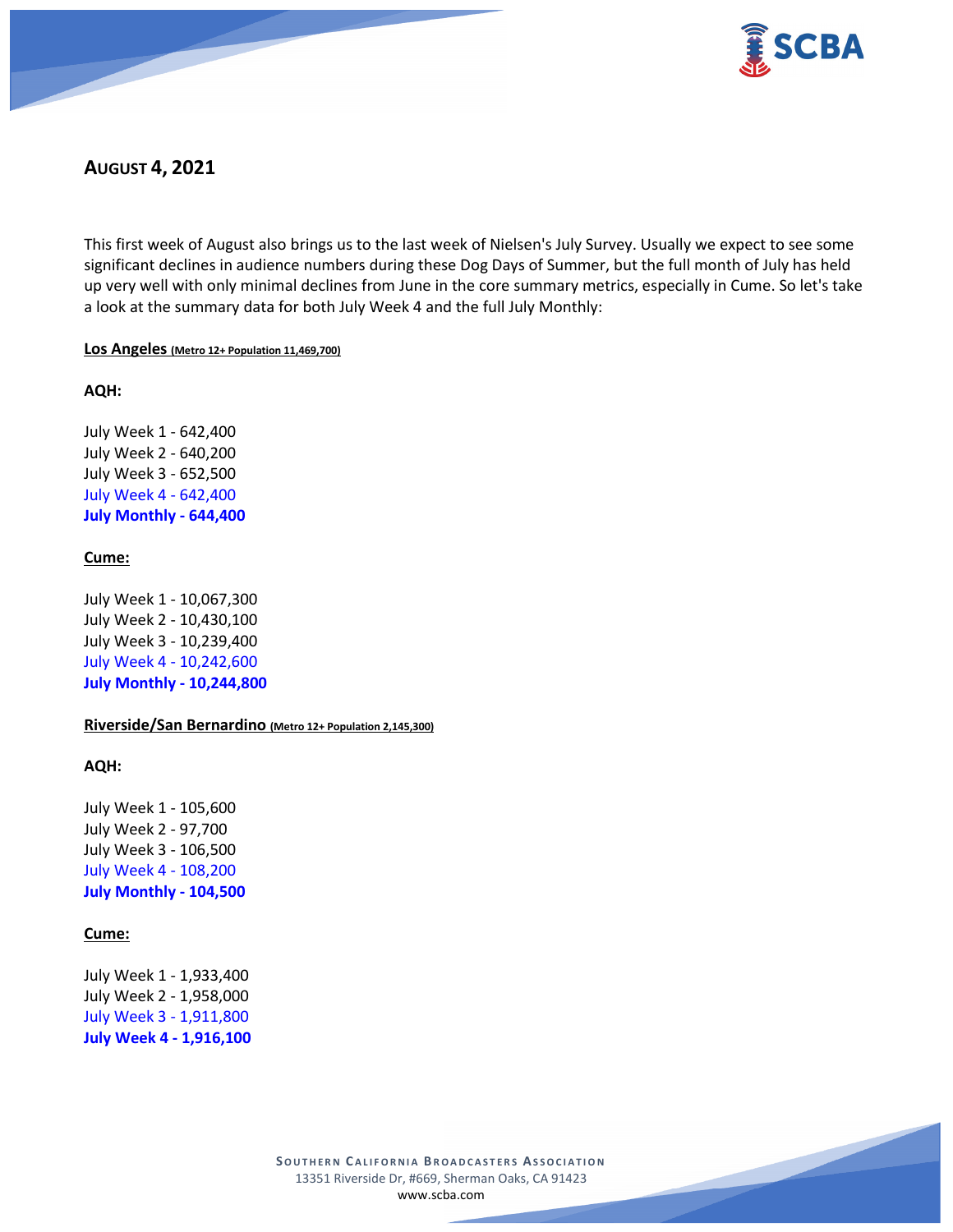

# **San Diego (Metro 12+ Population 2,873,100)**

**AQH:**

July Week 1 - 120,800 July Week 2 - 120,800 July Week 3 - 117,500 July Week 4 - 119,700 **July Monthly - 119,700**

# **Cume:**

July Week 1 - 2,355,100 July Week 2 - 2,415,400 July Week 3 - 2,309,700 July Week 4 - 2,374,400 **July Monthly - 2,363,700**

**Those people who develop the ability to continuously acquire new and better forms of knowledge that they can apply to their work and to their lives will be the movers and shakers in our society for the indefinite future."**

– Brain Tracy

So I hope you are in a knowledge acquisition mood as we present your curated aggregation of important articles and resources from the past week:

# **RESOURCES AND ARTICLES OF INTEREST TO SALES AND ADVERTISERS**

# **Study Finds Repeating TV Ads In Close Succession Leads To 'Wear Out'**

MediaPost August 4, 2021 [https://www.mediapost.com/publications/article/365680/study-finds-repeating-tv-ads-in-close-succession](https://www.mediapost.com/publications/article/365680/study-finds-repeating-tv-ads-in-close-succession-l.html?utm_source=newsletter&utm_medium=email&utm_content=readmore&utm_campaign=123223&hashid=0GmwUb-VQzGl9svJRwTNrA)[l.html?utm\\_source=newsletter&utm\\_medium=email&utm\\_content=readmore&utm\\_campaign=123223&hashid](https://www.mediapost.com/publications/article/365680/study-finds-repeating-tv-ads-in-close-succession-l.html?utm_source=newsletter&utm_medium=email&utm_content=readmore&utm_campaign=123223&hashid=0GmwUb-VQzGl9svJRwTNrA) [=0GmwUb-VQzGl9svJRwTNrA](https://www.mediapost.com/publications/article/365680/study-finds-repeating-tv-ads-in-close-succession-l.html?utm_source=newsletter&utm_medium=email&utm_content=readmore&utm_campaign=123223&hashid=0GmwUb-VQzGl9svJRwTNrA)

**Optimistic Ad Campaigns Collide With Rise in Covid-19 Cases A gap is showing between hopeful advertising and rebounding infections** WSJ August 3, 2021 <https://www.wsj.com/articles/optimistic-ad-campaigns-collide-with-rise-in-covid-19-cases-11628027615>

# **WHY THE STAGE IS SET FOR GREATER PODCAST MONETIZATION**

**The convergence of three critical trends will fuel a surge in revenue: Opinion** Ad Age August 4, 2021 [https://adage.com/article/marketing-news-strategy/why-stage-set-greater-podcast](https://adage.com/article/marketing-news-strategy/why-stage-set-greater-podcast-monetization/2354401?utm_source=Sailthru&utm_medium=email&utm_campaign=Issue:%202021-08-04%20Marketing%20Dive%20Newsletter%20%5Bissue:35857%5D&utm_term=Marketing%20Dive)[monetization/2354401?utm\\_source=Sailthru&utm\\_medium=email&utm\\_campaign=Issue:%202021-08-](https://adage.com/article/marketing-news-strategy/why-stage-set-greater-podcast-monetization/2354401?utm_source=Sailthru&utm_medium=email&utm_campaign=Issue:%202021-08-04%20Marketing%20Dive%20Newsletter%20%5Bissue:35857%5D&utm_term=Marketing%20Dive) [04%20Marketing%20Dive%20Newsletter%20%5Bissue:35857%5D&utm\\_term=Marketing%20Dive](https://adage.com/article/marketing-news-strategy/why-stage-set-greater-podcast-monetization/2354401?utm_source=Sailthru&utm_medium=email&utm_campaign=Issue:%202021-08-04%20Marketing%20Dive%20Newsletter%20%5Bissue:35857%5D&utm_term=Marketing%20Dive)

> **SOUTHERN C ALIFORNIA B ROADCASTERS ASSOCIATION** 13351 Riverside Dr, #669, Sherman Oaks, CA 91423 [www.scba.com](http://www.scba.com/)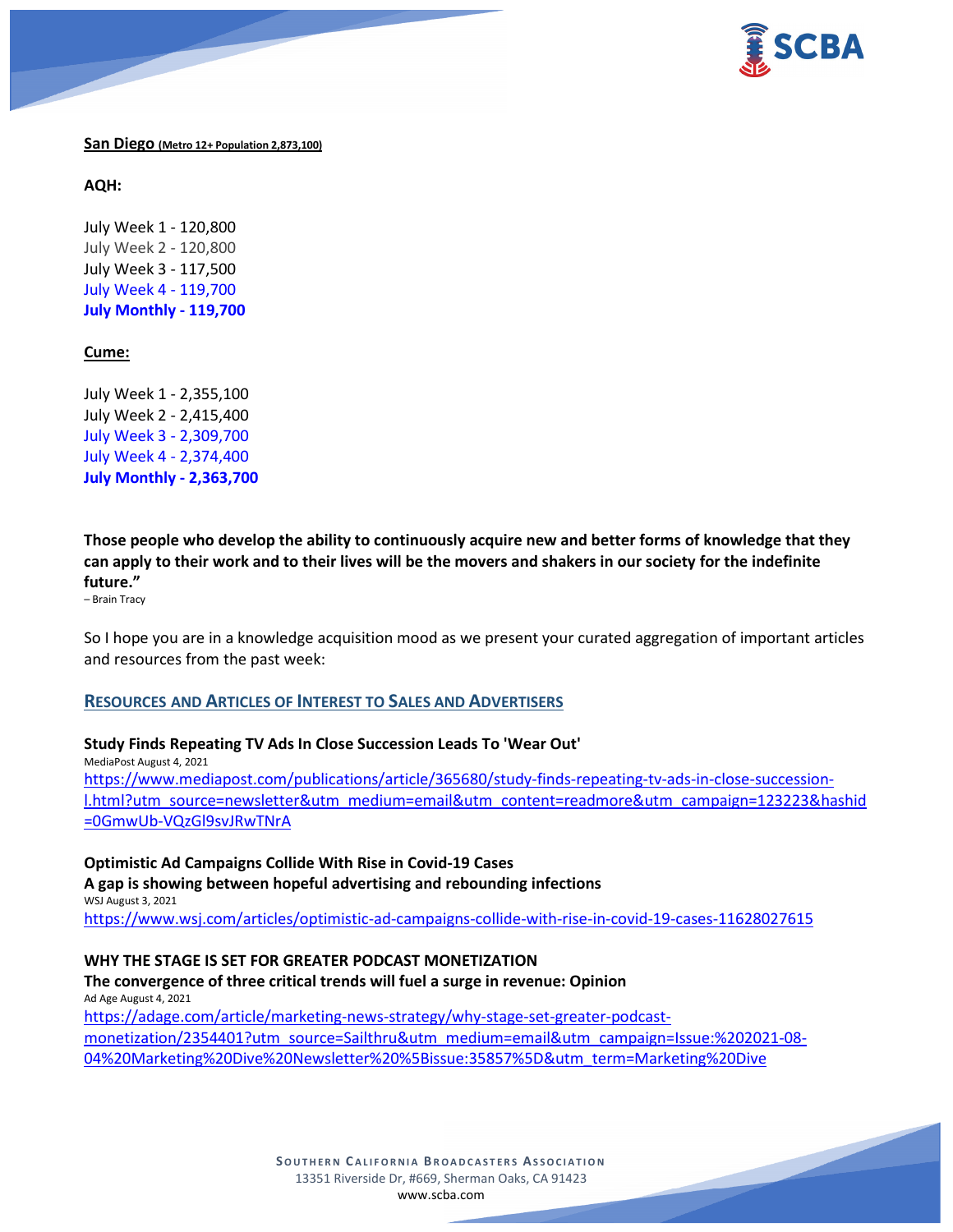

# **Here's Why Auto Insurance Brands Are Among Radio's Top Advertisers.**

Inside Radio (Katz Radio Group) August 4, 2021 [http://www.insideradio.com/free/here-s-why-auto-insurance-brands-are-among-radio-s-top](http://www.insideradio.com/free/here-s-why-auto-insurance-brands-are-among-radio-s-top-advertisers/article_de9c7964-f4f1-11eb-b131-cfbce9430db6.html)[advertisers/article\\_de9c7964-f4f1-11eb-b131-cfbce9430db6.html](http://www.insideradio.com/free/here-s-why-auto-insurance-brands-are-among-radio-s-top-advertisers/article_de9c7964-f4f1-11eb-b131-cfbce9430db6.html)

#### **For Back-To-School Advertisers 'Channel Choice Will Be Critical,' Nielsen Says.**

Inside Radio (Nielsen) August 4, 2021 [http://www.insideradio.com/free/for-back-to-school-advertisers-channel-choice-will-be-critical-nielsen](http://www.insideradio.com/free/for-back-to-school-advertisers-channel-choice-will-be-critical-nielsen-says/article_99c7c9c4-f4f1-11eb-80d2-232f6efe523f.html)[says/article\\_99c7c9c4-f4f1-11eb-80d2-232f6efe523f.html](http://www.insideradio.com/free/for-back-to-school-advertisers-channel-choice-will-be-critical-nielsen-says/article_99c7c9c4-f4f1-11eb-80d2-232f6efe523f.html)

## **Personalization Rage: What Consumers Will Do When Brands Get It Wrong**

MediaPost August 3, 2021 [https://www.mediapost.com/publications/article/365642/personalization-rage-what-consumers-will-do](https://www.mediapost.com/publications/article/365642/personalization-rage-what-consumers-will-do-when.html?utm_source=newsletter&utm_medium=email&utm_content=readmore&utm_campaign=123215&hashid=3ryQP86FTTiyUS5w5BYR2g)[when.html?utm\\_source=newsletter&utm\\_medium=email&utm\\_content=readmore&utm\\_campaign=123215&h](https://www.mediapost.com/publications/article/365642/personalization-rage-what-consumers-will-do-when.html?utm_source=newsletter&utm_medium=email&utm_content=readmore&utm_campaign=123215&hashid=3ryQP86FTTiyUS5w5BYR2g) [ashid=3ryQP86FTTiyUS5w5BYR2g](https://www.mediapost.com/publications/article/365642/personalization-rage-what-consumers-will-do-when.html?utm_source=newsletter&utm_medium=email&utm_content=readmore&utm_campaign=123215&hashid=3ryQP86FTTiyUS5w5BYR2g)

# **Horizon Taps UM's Hunt As West Coast President**

MediaPost August 3, 2021 [https://www.mediapost.com/publications/article/365616/horizon-taps-ums-hunt-as-west-coast](https://www.mediapost.com/publications/article/365616/horizon-taps-ums-hunt-as-west-coast-president.html?utm_source=newsletter&utm_medium=email&utm_content=readmore&utm_campaign=123204&hashid=XOWE7PwdT4-lekA7MLbhQg)[president.html?utm\\_source=newsletter&utm\\_medium=email&utm\\_content=readmore&utm\\_campaign=12320](https://www.mediapost.com/publications/article/365616/horizon-taps-ums-hunt-as-west-coast-president.html?utm_source=newsletter&utm_medium=email&utm_content=readmore&utm_campaign=123204&hashid=XOWE7PwdT4-lekA7MLbhQg) [4&hashid=XOWE7PwdT4-lekA7MLbhQg](https://www.mediapost.com/publications/article/365616/horizon-taps-ums-hunt-as-west-coast-president.html?utm_source=newsletter&utm_medium=email&utm_content=readmore&utm_campaign=123204&hashid=XOWE7PwdT4-lekA7MLbhQg)

# **eMarketer: E-commerce sales to make up 18.9% of total holiday retail sales**

Chain Store Age August 2, 2021 [https://chainstoreage.com/emarketer-e-commerce-sales-make-189-total-holiday-retail](https://chainstoreage.com/emarketer-e-commerce-sales-make-189-total-holiday-retail-sales?oly_enc_id=8319H4585489H7M&utm_source=omeda&utm_medium=email&utm_campaign=NL_CSA+Day+Breaker&utm_keyword=)[sales?oly\\_enc\\_id=8319H4585489H7M&utm\\_source=omeda&utm\\_medium=email&utm\\_campaign=NL\\_CSA+Day](https://chainstoreage.com/emarketer-e-commerce-sales-make-189-total-holiday-retail-sales?oly_enc_id=8319H4585489H7M&utm_source=omeda&utm_medium=email&utm_campaign=NL_CSA+Day+Breaker&utm_keyword=) [+Breaker&utm\\_keyword=](https://chainstoreage.com/emarketer-e-commerce-sales-make-189-total-holiday-retail-sales?oly_enc_id=8319H4585489H7M&utm_source=omeda&utm_medium=email&utm_campaign=NL_CSA+Day+Breaker&utm_keyword=)

# **TABLE FOR 2: 2-PARTY NEGOTIATIONS AND THE 4 PILLARS OF A SUCCESSFUL AGREEMENT**

UVA DARDEN July 30, 2021 <https://ideas.darden.virginia.edu/negotiation-4-pillars>

#### **Large-Scale Concerts Return And Radio (And Clients) Are Stoked.**

Inside Radio August 2, 2021 [http://www.insideradio.com/free/large-scale-concerts-return-and-radio-and-clients-are](http://www.insideradio.com/free/large-scale-concerts-return-and-radio-and-clients-are-stoked/article_d554e52c-f365-11eb-a39b-c7204fdcafdf.html)[stoked/article\\_d554e52c-f365-11eb-a39b-c7204fdcafdf.html](http://www.insideradio.com/free/large-scale-concerts-return-and-radio-and-clients-are-stoked/article_d554e52c-f365-11eb-a39b-c7204fdcafdf.html)

#### **Radio's Biggest Advertisers Rethink How They Market To Multicultural Audiences.**

Inside Radio August 2, 2021 [http://www.insideradio.com/free/radio-s-biggest-advertisers-rethink-how-they-market-to-multicultural](http://www.insideradio.com/free/radio-s-biggest-advertisers-rethink-how-they-market-to-multicultural-audiences/article_ae668100-f365-11eb-9ba4-d7ebf6fb5ee1.html)[audiences/article\\_ae668100-f365-11eb-9ba4-d7ebf6fb5ee1.html](http://www.insideradio.com/free/radio-s-biggest-advertisers-rethink-how-they-market-to-multicultural-audiences/article_ae668100-f365-11eb-9ba4-d7ebf6fb5ee1.html)

#### **Netflix Changed The TV Ad Dynamic - Without Selling Any**

MediaPost July 28, 2021 [https://www.mediapost.com/publications/article/365471/netflix-changed-the-tv-ad-dynamic-without](https://www.mediapost.com/publications/article/365471/netflix-changed-the-tv-ad-dynamic-without-sellin.html?utm_source=newsletter&utm_medium=email&utm_content=headline&utm_campaign=123150&hashid=GkaoK9PSSKGhs-uNohSxFw)[sellin.html?utm\\_source=newsletter&utm\\_medium=email&utm\\_content=headline&utm\\_campaign=123150&has](https://www.mediapost.com/publications/article/365471/netflix-changed-the-tv-ad-dynamic-without-sellin.html?utm_source=newsletter&utm_medium=email&utm_content=headline&utm_campaign=123150&hashid=GkaoK9PSSKGhs-uNohSxFw) [hid=GkaoK9PSSKGhs-uNohSxFw](https://www.mediapost.com/publications/article/365471/netflix-changed-the-tv-ad-dynamic-without-sellin.html?utm_source=newsletter&utm_medium=email&utm_content=headline&utm_campaign=123150&hashid=GkaoK9PSSKGhs-uNohSxFw)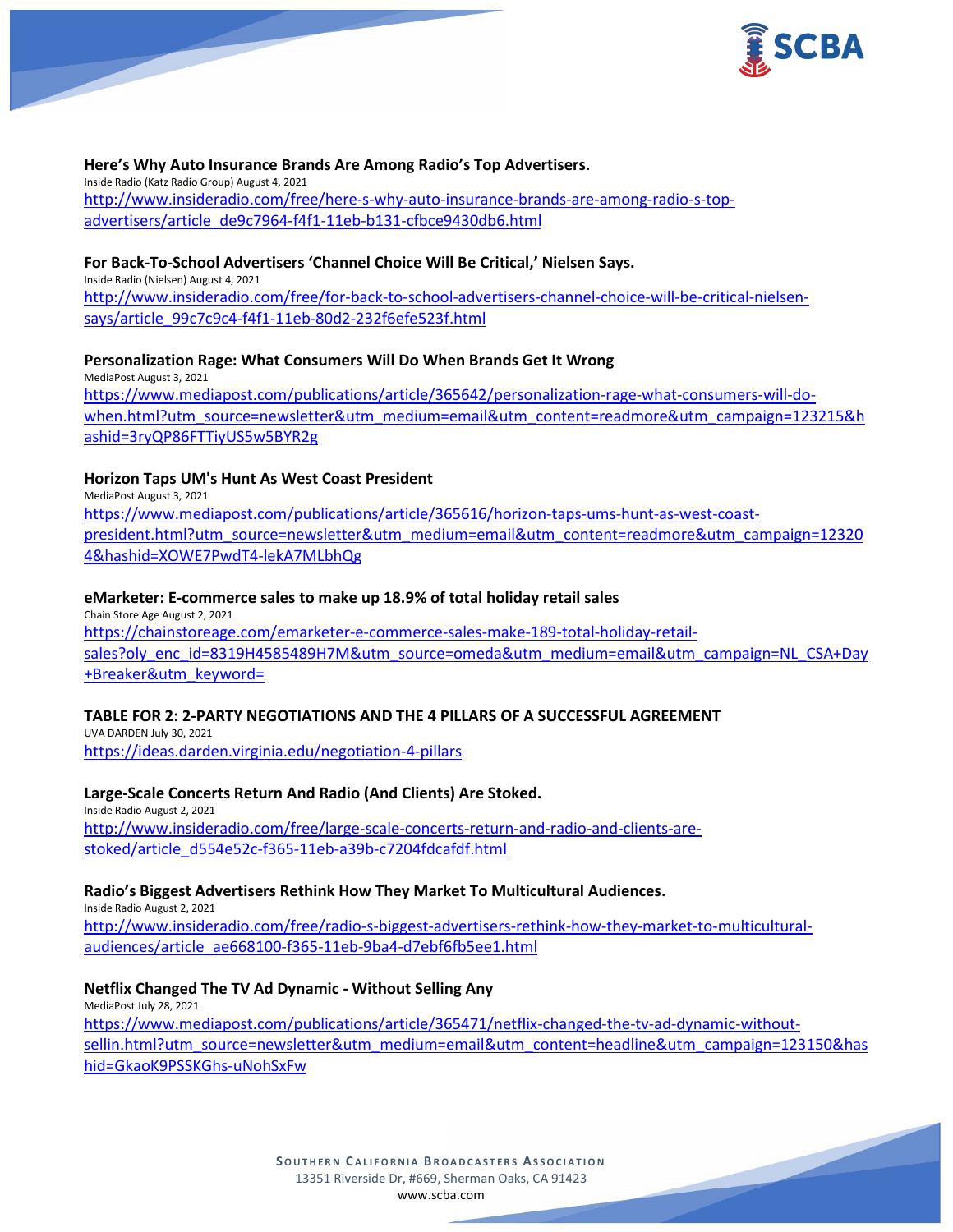

# **Triton Digital Sees 'Dramatic Growth' In Programmatic Ad Sales For Audio.**

Inside Radio August 2, 2021 [http://www.insideradio.com/podcastnewsdaily/triton-digital-sees-dramatic-growth-in-programmatic-ad-sales](http://www.insideradio.com/podcastnewsdaily/triton-digital-sees-dramatic-growth-in-programmatic-ad-sales-for-audio/article_d1c9e6a2-f3b3-11eb-bc0c-6b8983301ac4.html)[for-audio/article\\_d1c9e6a2-f3b3-11eb-bc0c-6b8983301ac4.html](http://www.insideradio.com/podcastnewsdaily/triton-digital-sees-dramatic-growth-in-programmatic-ad-sales-for-audio/article_d1c9e6a2-f3b3-11eb-bc0c-6b8983301ac4.html)

# **Which Advertisers Are On Podcasts And Where? Media Monitors Is Now Tracking That.**

Inside Radio August 2, 2021 [http://www.insideradio.com/podcastnewsdaily/which-advertisers-are-on-podcasts-and-where-media-monitors](http://www.insideradio.com/podcastnewsdaily/which-advertisers-are-on-podcasts-and-where-media-monitors-is-now-tracking-that/article_a9cde478-f3b3-11eb-a0a5-1fe011686a69.html)[is-now-tracking-that/article\\_a9cde478-f3b3-11eb-a0a5-1fe011686a69.html](http://www.insideradio.com/podcastnewsdaily/which-advertisers-are-on-podcasts-and-where-media-monitors-is-now-tracking-that/article_a9cde478-f3b3-11eb-a0a5-1fe011686a69.html)

# **Effective Advertising? Start With Campaign Objective, Not Cost.**

Inside Radio August 2, 2021 [http://www.insideradio.com/free/effective-advertising-start-with-campaign-objective-not](http://www.insideradio.com/free/effective-advertising-start-with-campaign-objective-not-cost/article_ed24477a-f364-11eb-aec8-27f04e92d699.html)[cost/article\\_ed24477a-f364-11eb-aec8-27f04e92d699.html](http://www.insideradio.com/free/effective-advertising-start-with-campaign-objective-not-cost/article_ed24477a-f364-11eb-aec8-27f04e92d699.html)

# **P&G Sales Soar As Retiring CEO Extols Marketing Spend**

MediaPost August 1, 2021 [https://www.mediapost.com/publications/article/365568/pg-sales-soar-as-retiring-ceo-extols-marketing](https://www.mediapost.com/publications/article/365568/pg-sales-soar-as-retiring-ceo-extols-marketing-sp.html?utm_source=newsletter&utm_medium=email&utm_content=readmore&utm_campaign=123182&hashid=XOWE7PwdT4-lekA7MLbhQg)[sp.html?utm\\_source=newsletter&utm\\_medium=email&utm\\_content=readmore&utm\\_campaign=123182&hash](https://www.mediapost.com/publications/article/365568/pg-sales-soar-as-retiring-ceo-extols-marketing-sp.html?utm_source=newsletter&utm_medium=email&utm_content=readmore&utm_campaign=123182&hashid=XOWE7PwdT4-lekA7MLbhQg) [id=XOWE7PwdT4-lekA7MLbhQg](https://www.mediapost.com/publications/article/365568/pg-sales-soar-as-retiring-ceo-extols-marketing-sp.html?utm_source=newsletter&utm_medium=email&utm_content=readmore&utm_campaign=123182&hashid=XOWE7PwdT4-lekA7MLbhQg)

# **Zip The Lips**

Radio Ink (Rick Fink) August 2, 2021 <https://radioink.com/2021/08/02/zip-the-lips/>

# **5 Reasons to Keep Traditional Media In The Mix**

MediaPost August 2, 2021 (previously published in an earlier edition of Marketing Insider. [https://www.mediapost.com/publications/article/365611/5-reasons-to-keep-traditional-media-in-the](https://www.mediapost.com/publications/article/365611/5-reasons-to-keep-traditional-media-in-the-mix.html?utm_source=newsletter&utm_medium=email&utm_content=readmore&utm_campaign=123195&hashid=nPO6kNh8ToCb2_NBH4Mycg)[mix.html?utm\\_source=newsletter&utm\\_medium=email&utm\\_content=readmore&utm\\_campaign=123195&has](https://www.mediapost.com/publications/article/365611/5-reasons-to-keep-traditional-media-in-the-mix.html?utm_source=newsletter&utm_medium=email&utm_content=readmore&utm_campaign=123195&hashid=nPO6kNh8ToCb2_NBH4Mycg) [hid=nPO6kNh8ToCb2\\_NBH4Mycg](https://www.mediapost.com/publications/article/365611/5-reasons-to-keep-traditional-media-in-the-mix.html?utm_source=newsletter&utm_medium=email&utm_content=readmore&utm_campaign=123195&hashid=nPO6kNh8ToCb2_NBH4Mycg)

# **Omnichannel Strategies Still Baffle Many Marketers**

MediaPost July 19, 2021 [https://www.mediapost.com/publications/article/365169/omnichannel-strategies-still-baffle-many](https://www.mediapost.com/publications/article/365169/omnichannel-strategies-still-baffle-many-marketers.html?utm_source=newsletter&utm_medium=email&utm_content=readmore&utm_campaign=123189&hashid=grmAnk9ZRAeFF01byG1w0g)[marketers.html?utm\\_source=newsletter&utm\\_medium=email&utm\\_content=readmore&utm\\_campaign=12318](https://www.mediapost.com/publications/article/365169/omnichannel-strategies-still-baffle-many-marketers.html?utm_source=newsletter&utm_medium=email&utm_content=readmore&utm_campaign=123189&hashid=grmAnk9ZRAeFF01byG1w0g) [9&hashid=grmAnk9ZRAeFF01byG1w0g](https://www.mediapost.com/publications/article/365169/omnichannel-strategies-still-baffle-many-marketers.html?utm_source=newsletter&utm_medium=email&utm_content=readmore&utm_campaign=123189&hashid=grmAnk9ZRAeFF01byG1w0g)

# **How Pharma Marketing Can Ride the Audio Wave Into Modern Times**

Adweek July 31, 2021

[https://www.adweek.com/partner-articles/how-pharma-marketing-can-ride-the-audio-wave-into-modern](https://www.adweek.com/partner-articles/how-pharma-marketing-can-ride-the-audio-wave-into-modern-times/?mvpf=4b73eea9f05d46e58c5ba9cfb3de814b&mvpflabel=&utm_source=postup&utm_medium=email&utm_campaign=Adweekender_Newsletter_210731090220&lyt_id=1385784)[times/?mvpf=4b73eea9f05d46e58c5ba9cfb3de814b&mvpflabel=&utm\\_source=postup&utm\\_medium=email&u](https://www.adweek.com/partner-articles/how-pharma-marketing-can-ride-the-audio-wave-into-modern-times/?mvpf=4b73eea9f05d46e58c5ba9cfb3de814b&mvpflabel=&utm_source=postup&utm_medium=email&utm_campaign=Adweekender_Newsletter_210731090220&lyt_id=1385784) [tm\\_campaign=Adweekender\\_Newsletter\\_210731090220&lyt\\_id=1385784](https://www.adweek.com/partner-articles/how-pharma-marketing-can-ride-the-audio-wave-into-modern-times/?mvpf=4b73eea9f05d46e58c5ba9cfb3de814b&mvpflabel=&utm_source=postup&utm_medium=email&utm_campaign=Adweekender_Newsletter_210731090220&lyt_id=1385784)

**Writing Friendly Reminder Emails to Prospects 101** SalesFuel July 31, 2021 <https://salesfuel.com/writing-friendly-reminder-emails-to-prospects-101/>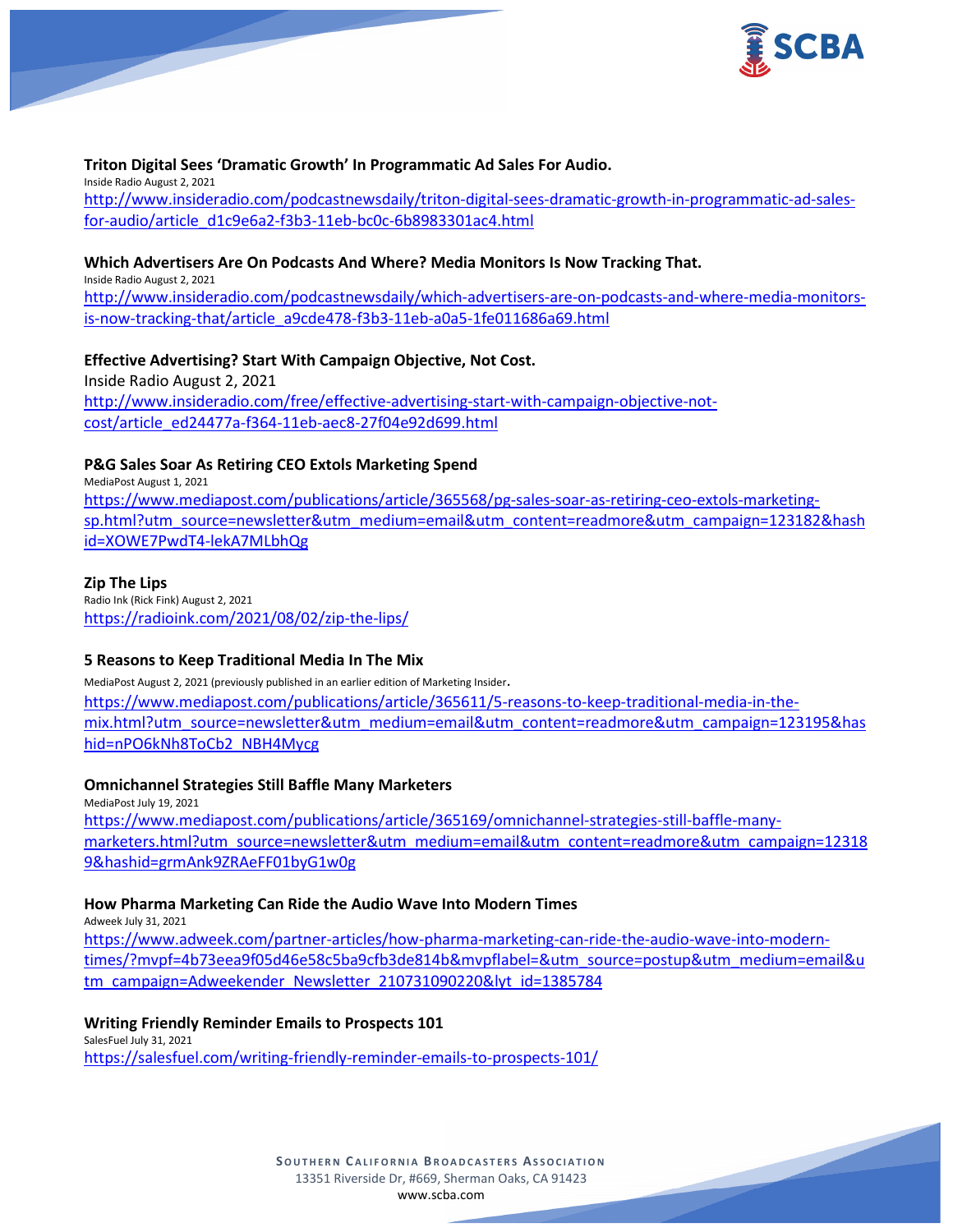

# **Sales Credibility Begins With the Right Mindset**

SalesFuel July 31, 2021 <https://salesfuel.com/sales-credibility-begins-with-the-right-mindset/>

# **Criticism: How to Cope In A Healthy Manner**

SalesFuel July 31, 2021 <https://salesfuel.com/criticism-how-to-cope-in-a-healthy-manner/>

# **Context is the king of digital advertising's future**

The Drum July 30, 2021 <https://www.thedrum.com/industryinsights/2021/07/30/context-the-king-digital-advertising-s-future>

# **Can Survey Data Save Digital Marketers In A Post-Cookie World?**

Forbes July 30, 2021 [https://www.forbes.com/sites/forbesagencycouncil/2021/07/30/can-survey-data-save-digital-marketers-in-a](https://www.forbes.com/sites/forbesagencycouncil/2021/07/30/can-survey-data-save-digital-marketers-in-a-post-cookie-world/?sh=535a607034e0)[post-cookie-world/?sh=535a607034e0](https://www.forbes.com/sites/forbesagencycouncil/2021/07/30/can-survey-data-save-digital-marketers-in-a-post-cookie-world/?sh=535a607034e0)

# **Come Back Later, Said No Car Salesman, Ever: Only, Now They Might**

Forbes July 30, 2021 [https://www.forbes.com/sites/jimhenry/2021/07/30/come-back-later-said-no-car-salesman-ever-only-now](https://www.forbes.com/sites/jimhenry/2021/07/30/come-back-later-said-no-car-salesman-ever-only-now-they-might/?sh=1f5cb91e7eab)[they-might/?sh=1f5cb91e7eab](https://www.forbes.com/sites/jimhenry/2021/07/30/come-back-later-said-no-car-salesman-ever-only-now-they-might/?sh=1f5cb91e7eab)

# **End In Sight for Auto Shortage? Not So Fast**

JDSupra July 29, 2021 <https://www.jdsupra.com/legalnews/end-in-sight-for-auto-shortage-not-so-8195883/>

# **Consumer Mindsets Matter: Understanding The Why Behind The Buy**

MediaPost (Kim Lawton) July 23, 2021 [https://www.mediapost.com/publications/article/365350/consumer-mindsets-matter-understanding-the-why](https://www.mediapost.com/publications/article/365350/consumer-mindsets-matter-understanding-the-why-be.html?utm_source=newsletter&utm_medium=email&utm_content=headline&utm_campaign=123177&hashid=nPO6kNh8ToCb2_NBH4Mycg)[be.html?utm\\_source=newsletter&utm\\_medium=email&utm\\_content=headline&utm\\_campaign=123177&hashi](https://www.mediapost.com/publications/article/365350/consumer-mindsets-matter-understanding-the-why-be.html?utm_source=newsletter&utm_medium=email&utm_content=headline&utm_campaign=123177&hashid=nPO6kNh8ToCb2_NBH4Mycg) [d=nPO6kNh8ToCb2\\_NBH4Mycg](https://www.mediapost.com/publications/article/365350/consumer-mindsets-matter-understanding-the-why-be.html?utm_source=newsletter&utm_medium=email&utm_content=headline&utm_campaign=123177&hashid=nPO6kNh8ToCb2_NBH4Mycg)

# **Mindful Marketing: What Brands Are Doing To Survive In 2021**

MediaPost (Ray Schultz) July 27, 2021 [https://www.mediapost.com/publications/article/365453/mindful-marketing-what-brands-are-doing-to](https://www.mediapost.com/publications/article/365453/mindful-marketing-what-brands-are-doing-to-surviv.html?utm_source=newsletter&utm_medium=email&utm_content=headline&utm_campaign=123169&hashid=Y1PEPj99RXCjj6hr8RtU_Q)[surviv.html?utm\\_source=newsletter&utm\\_medium=email&utm\\_content=headline&utm\\_campaign=123169&ha](https://www.mediapost.com/publications/article/365453/mindful-marketing-what-brands-are-doing-to-surviv.html?utm_source=newsletter&utm_medium=email&utm_content=headline&utm_campaign=123169&hashid=Y1PEPj99RXCjj6hr8RtU_Q) [shid=Y1PEPj99RXCjj6hr8RtU\\_Q](https://www.mediapost.com/publications/article/365453/mindful-marketing-what-brands-are-doing-to-surviv.html?utm_source=newsletter&utm_medium=email&utm_content=headline&utm_campaign=123169&hashid=Y1PEPj99RXCjj6hr8RtU_Q)

# **TTD: Cord-Cutters Set To Exceed Cable Users, 92% Of Advertisers Say CTV Is As Effective As Linear**

MediaPost (Karlene Lukovitz) July 2, 2021 [https://www.mediapost.com/publications/article/364786/ttd-cord-cutters-set-to-exceed-cable-users-92](https://www.mediapost.com/publications/article/364786/ttd-cord-cutters-set-to-exceed-cable-users-92-o.html?utm_source=newsletter&utm_medium=email&utm_content=headline&utm_campaign=123176&hashid=dbTeyk_KQPCPkUhFRIu1tg) [o.html?utm\\_source=newsletter&utm\\_medium=email&utm\\_content=headline&utm\\_campaign=123176&hashid](https://www.mediapost.com/publications/article/364786/ttd-cord-cutters-set-to-exceed-cable-users-92-o.html?utm_source=newsletter&utm_medium=email&utm_content=headline&utm_campaign=123176&hashid=dbTeyk_KQPCPkUhFRIu1tg) [=dbTeyk\\_KQPCPkUhFRIu1tg](https://www.mediapost.com/publications/article/364786/ttd-cord-cutters-set-to-exceed-cable-users-92-o.html?utm_source=newsletter&utm_medium=email&utm_content=headline&utm_campaign=123176&hashid=dbTeyk_KQPCPkUhFRIu1tg)

# **How A Global Pandemic Changed Audio Habits In The U.S.**

Inside Radio (Edison Research) July 30, 2021 [http://www.insideradio.com/free/how-a-global-pandemic-changed-audio-habits-in-the-u-s/article\\_8075df72](http://www.insideradio.com/free/how-a-global-pandemic-changed-audio-habits-in-the-u-s/article_8075df72-f101-11eb-b90a-374f61839c54.html) [f101-11eb-b90a-374f61839c54.html](http://www.insideradio.com/free/how-a-global-pandemic-changed-audio-habits-in-the-u-s/article_8075df72-f101-11eb-b90a-374f61839c54.html)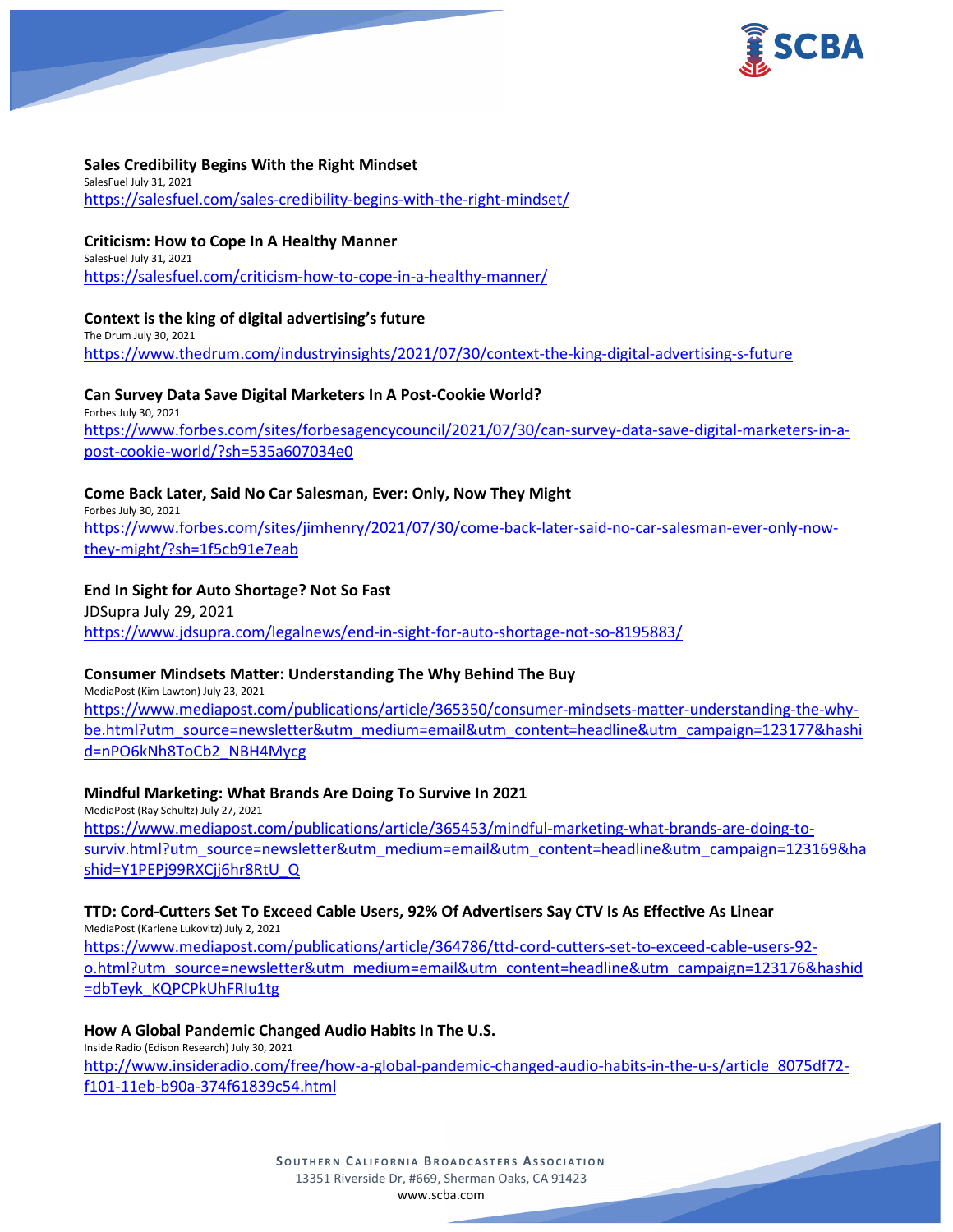

# **52% of consumers tune out TV ads, says Midia Research**

Fierce Video (Midia Research) July 29, 2021 <https://www.fiercevideo.com/video/52-consumers-tune-out-tv-ads-says-midia-research>

#### **Radio's Positive Programming Attracts Financial Optimists – and Their Disposable Income.**

Inside Radio (The Media Audit) July 30, 2021 [http://www.insideradio.com/free/radio-s-positive-programming-attracts-financial-optimists-and-their](http://www.insideradio.com/free/radio-s-positive-programming-attracts-financial-optimists-and-their-disposable-income/article_c1b527d2-f100-11eb-9366-bbe24ec9a7ab.html)[disposable-income/article\\_c1b527d2-f100-11eb-9366-bbe24ec9a7ab.html](http://www.insideradio.com/free/radio-s-positive-programming-attracts-financial-optimists-and-their-disposable-income/article_c1b527d2-f100-11eb-9366-bbe24ec9a7ab.html)

**Local Advertising to Rebound As America Reopens, BIA Predicts** CRM July 29, 2021 [https://www.destinationcrm.com/Articles/CRM-News/CRM-Featured-Articles/Local-Advertising-to-Rebound-As-](https://www.destinationcrm.com/Articles/CRM-News/CRM-Featured-Articles/Local-Advertising-to-Rebound-As-America-Reopens-BIA-Predicts-148201.aspx)

[America-Reopens-BIA-Predicts-148201.aspx](https://www.destinationcrm.com/Articles/CRM-News/CRM-Featured-Articles/Local-Advertising-to-Rebound-As-America-Reopens-BIA-Predicts-148201.aspx)

# **Buyer Beware: The Media Proposal With The Lowest Fees Is Not Always The Best Proposal.**

MediaPost (Michael Hubbard , Op-Ed Contributor) July 29, 2021 [https://www.mediapost.com/publications/article/365528/buyer-beware-the-media-proposal-with-the-lowest](https://www.mediapost.com/publications/article/365528/buyer-beware-the-media-proposal-with-the-lowest-f.html?utm_source=newsletter&utm_medium=email&utm_content=headline&utm_campaign=123160&hashid=CKfKjD-IQuCPkoXp87oXHg)[f.html?utm\\_source=newsletter&utm\\_medium=email&utm\\_content=headline&utm\\_campaign=123160&hashid=](https://www.mediapost.com/publications/article/365528/buyer-beware-the-media-proposal-with-the-lowest-f.html?utm_source=newsletter&utm_medium=email&utm_content=headline&utm_campaign=123160&hashid=CKfKjD-IQuCPkoXp87oXHg) [CKfKjD-IQuCPkoXp87oXHg](https://www.mediapost.com/publications/article/365528/buyer-beware-the-media-proposal-with-the-lowest-f.html?utm_source=newsletter&utm_medium=email&utm_content=headline&utm_campaign=123160&hashid=CKfKjD-IQuCPkoXp87oXHg)

# **RESOURCES AND ARTICLES OF INTEREST TO MANAGERS FOR PLANNING AND FORECASTING:**

**Indie Agency Finds The Post-Pandemic Future Is About 'Free Agency'** MediaPost August 4, 2021 [https://www.mediapost.com/publications/article/365677/indie-agency-finds-the-post-pandemic-future-is](https://www.mediapost.com/publications/article/365677/indie-agency-finds-the-post-pandemic-future-is-abo.html?utm_source=newsletter&utm_medium=email&utm_content=readmore&utm_campaign=123223&hashid=0GmwUb-VQzGl9svJRwTNrA)[abo.html?utm\\_source=newsletter&utm\\_medium=email&utm\\_content=readmore&utm\\_campaign=123223&has](https://www.mediapost.com/publications/article/365677/indie-agency-finds-the-post-pandemic-future-is-abo.html?utm_source=newsletter&utm_medium=email&utm_content=readmore&utm_campaign=123223&hashid=0GmwUb-VQzGl9svJRwTNrA) [hid=0GmwUb-VQzGl9svJRwTNrA](https://www.mediapost.com/publications/article/365677/indie-agency-finds-the-post-pandemic-future-is-abo.html?utm_source=newsletter&utm_medium=email&utm_content=readmore&utm_campaign=123223&hashid=0GmwUb-VQzGl9svJRwTNrA)

# **Summer Slowdown: Streaming Numbers Mostly Flat From May To June.**

Inside Radio (Triton Digital) August 4, 2021 [http://www.insideradio.com/free/summer-slowdown-streaming-numbers-mostly-flat-from-may-to](http://www.insideradio.com/free/summer-slowdown-streaming-numbers-mostly-flat-from-may-to-june/article_7eb1e5c0-f4f1-11eb-8a82-3f04fbc783b5.html)[june/article\\_7eb1e5c0-f4f1-11eb-8a82-3f04fbc783b5.html](http://www.insideradio.com/free/summer-slowdown-streaming-numbers-mostly-flat-from-may-to-june/article_7eb1e5c0-f4f1-11eb-8a82-3f04fbc783b5.html)

#### **Rise of Digital Advertising and Growth of Podcasts Signal a Rapidly Changing Media - Horowitz** GoLocalProv August 3, 2021

[https://www.golocalprov.com/politics/rise-of-digital-advertising-and-growth-of-podcasts-signal-a-rapidly](https://www.golocalprov.com/politics/rise-of-digital-advertising-and-growth-of-podcasts-signal-a-rapidly-changin)[changin](https://www.golocalprov.com/politics/rise-of-digital-advertising-and-growth-of-podcasts-signal-a-rapidly-changin)

# **FCC Looks To Fine-Tune New Ad Disclosure Rules To Clarify Advertising Exemption.**

Inside Radio July 4, 2021

[http://www.insideradio.com/free/fcc-looks-to-fine-tune-new-ad-disclosure-rules-to-clarify-advertising](http://www.insideradio.com/free/fcc-looks-to-fine-tune-new-ad-disclosure-rules-to-clarify-advertising-exemption/article_c000c866-f4f1-11eb-973c-5771a822b8d3.html)[exemption/article\\_c000c866-f4f1-11eb-973c-5771a822b8d3.html](http://www.insideradio.com/free/fcc-looks-to-fine-tune-new-ad-disclosure-rules-to-clarify-advertising-exemption/article_c000c866-f4f1-11eb-973c-5771a822b8d3.html)

#### **The Local Journalism Sustainability Act – Another Congressional Proposal to Help Local Media** Broadcast Law Blog (David Oxenford) August 3, 2021

[https://www.broadcastlawblog.com/2021/08/articles/the-local-journalism-sustainability-act-another](https://www.broadcastlawblog.com/2021/08/articles/the-local-journalism-sustainability-act-another-congressional-proposal-to-help-local-media/)[congressional-proposal-to-help-local-media/](https://www.broadcastlawblog.com/2021/08/articles/the-local-journalism-sustainability-act-another-congressional-proposal-to-help-local-media/)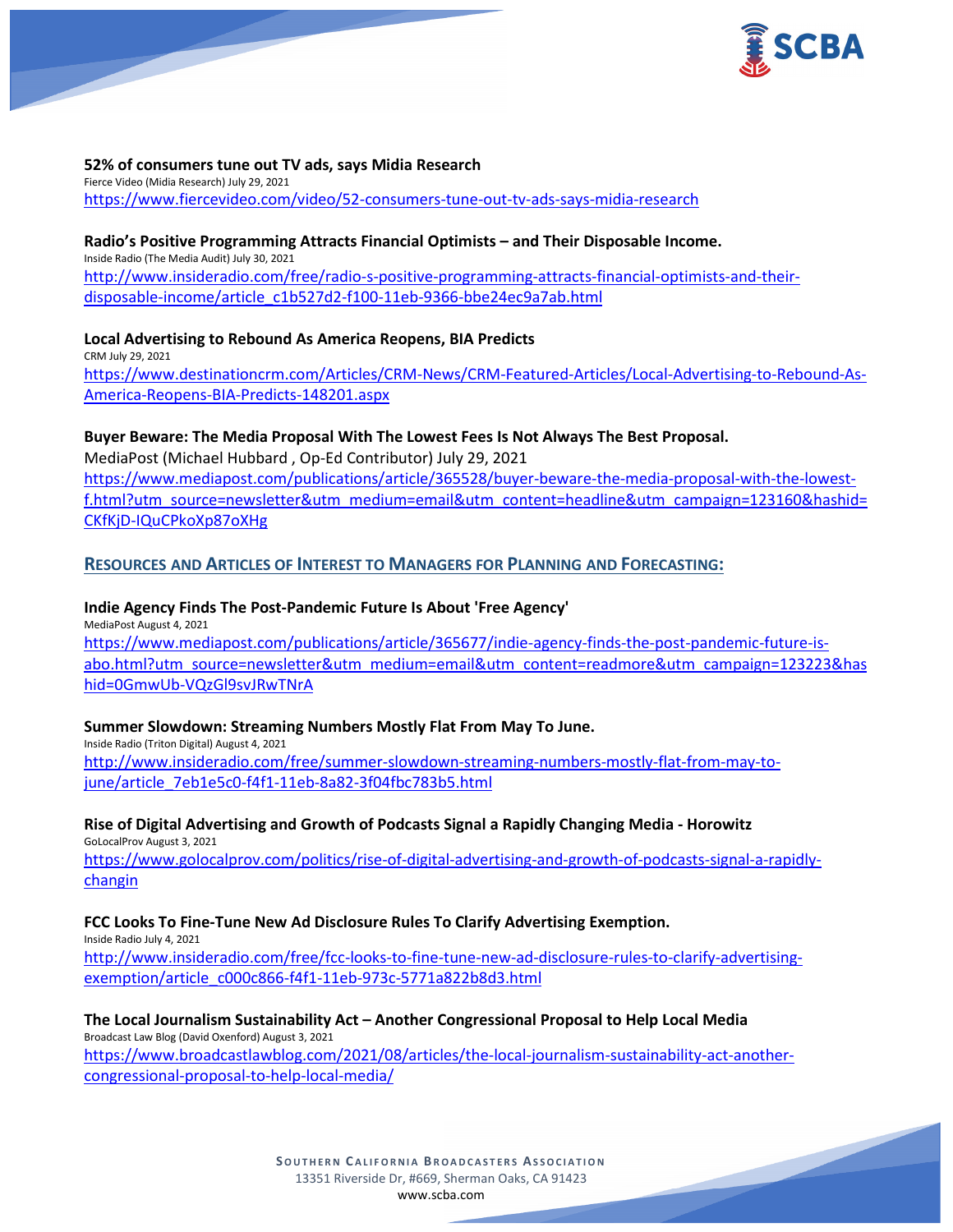

# **AM/FM Radio Represents Three-Fourths Of All Ad-Supported Audio, Analysis Shows.**

Inside Radio August 3, 2021

[http://www.insideradio.com/free/am-fm-radio-represents-three-fourths-of-all-ad-supported-audio-analysis](http://www.insideradio.com/free/am-fm-radio-represents-three-fourths-of-all-ad-supported-audio-analysis-shows/article_2cc18270-f429-11eb-ac6e-a3eb72ba8dbd.html)[shows/article\\_2cc18270-f429-11eb-ac6e-a3eb72ba8dbd.html](http://www.insideradio.com/free/am-fm-radio-represents-three-fourths-of-all-ad-supported-audio-analysis-shows/article_2cc18270-f429-11eb-ac6e-a3eb72ba8dbd.html)

# **New Legislation, But Familiar Battle Lines Remain In Fight Over Radio Royalty Payments.**

Inside Radio August 3, 2021 [http://www.insideradio.com/free/new-legislation-but-familiar-battle-lines-remain-in-fight-over-radio-royalty](http://www.insideradio.com/free/new-legislation-but-familiar-battle-lines-remain-in-fight-over-radio-royalty-payments/article_a6c6f344-f428-11eb-806e-9f17b40ee357.html)[payments/article\\_a6c6f344-f428-11eb-806e-9f17b40ee357.html](http://www.insideradio.com/free/new-legislation-but-familiar-battle-lines-remain-in-fight-over-radio-royalty-payments/article_a6c6f344-f428-11eb-806e-9f17b40ee357.html)

# **What Will Get Podcast Listeners To Subscribe May Have More To Do With Offering Than Price.**

Inside Radio August 3, 2021 [http://www.insideradio.com/podcastnewsdaily/what-will-get-podcast-listeners-to-subscribe-may-have-more](http://www.insideradio.com/podcastnewsdaily/what-will-get-podcast-listeners-to-subscribe-may-have-more-to-do-with-offering-than/article_019f4780-f479-11eb-a9ff-57600c597cd7.html)[to-do-with-offering-than/article\\_019f4780-f479-11eb-a9ff-57600c597cd7.html](http://www.insideradio.com/podcastnewsdaily/what-will-get-podcast-listeners-to-subscribe-may-have-more-to-do-with-offering-than/article_019f4780-f479-11eb-a9ff-57600c597cd7.html)

# **Rising Ad Prices: What It Really Means For Brands**

MediaPost August 2, 2021

[https://www.mediapost.com/publications/article/365591/rising-ad-prices-what-it-really-means-for](https://www.mediapost.com/publications/article/365591/rising-ad-prices-what-it-really-means-for-brands.html?utm_source=newsletter&utm_medium=email&utm_content=readnow&utm_campaign=123196&hashid=MvrWDWYNRcOEFJu_y2GIhQ)[brands.html?utm\\_source=newsletter&utm\\_medium=email&utm\\_content=readnow&utm\\_campaign=123196&h](https://www.mediapost.com/publications/article/365591/rising-ad-prices-what-it-really-means-for-brands.html?utm_source=newsletter&utm_medium=email&utm_content=readnow&utm_campaign=123196&hashid=MvrWDWYNRcOEFJu_y2GIhQ) [ashid=MvrWDWYNRcOEFJu\\_y2GIhQ](https://www.mediapost.com/publications/article/365591/rising-ad-prices-what-it-really-means-for-brands.html?utm_source=newsletter&utm_medium=email&utm_content=readnow&utm_campaign=123196&hashid=MvrWDWYNRcOEFJu_y2GIhQ)

# **2021 Mid-Year Digital Ad Data Shows Impact On Campaign Strategies**

MediaPost August 2, 2021 [https://www.mediapost.com/publications/article/365582/2021-mid-year-digital-ad-data-shows-impact-on](https://www.mediapost.com/publications/article/365582/2021-mid-year-digital-ad-data-shows-impact-on-camp.html?utm_source=newsletter&utm_medium=email&utm_content=headline&utm_campaign=123189&hashid=grmAnk9ZRAeFF01byG1w0g)[camp.html?utm\\_source=newsletter&utm\\_medium=email&utm\\_content=headline&utm\\_campaign=123189&ha](https://www.mediapost.com/publications/article/365582/2021-mid-year-digital-ad-data-shows-impact-on-camp.html?utm_source=newsletter&utm_medium=email&utm_content=headline&utm_campaign=123189&hashid=grmAnk9ZRAeFF01byG1w0g) [shid=grmAnk9ZRAeFF01byG1w0g](https://www.mediapost.com/publications/article/365582/2021-mid-year-digital-ad-data-shows-impact-on-camp.html?utm_source=newsletter&utm_medium=email&utm_content=headline&utm_campaign=123189&hashid=grmAnk9ZRAeFF01byG1w0g)

# **Micromanagement — The Pros and Cons That Every Manager Should Know**

The Center For Sales Strategy (Amanda Meade) August 2, 2021 [https://blog.thecenterforsalesstrategy.com/micromanagement-the-pros-and-cons-that-every-manager-should](https://blog.thecenterforsalesstrategy.com/micromanagement-the-pros-and-cons-that-every-manager-should-know?utm_campaign=subscriber&utm_medium=email&_hsmi=145839416&_hsenc=p2ANqtz-9CNoqAwBi4cgaHUBI6Hp_k_lFGVvbLB6nnhEOsvUB2Y7sGiK3ZiNynQQh-Zy5og8rRoR1QvojuqekBvQC8yqEZHwslVw&utm_content=145839416&utm_source=hs_email)[know?utm\\_campaign=subscriber&utm\\_medium=email&\\_hsmi=145839416&\\_hsenc=p2ANqtz-](https://blog.thecenterforsalesstrategy.com/micromanagement-the-pros-and-cons-that-every-manager-should-know?utm_campaign=subscriber&utm_medium=email&_hsmi=145839416&_hsenc=p2ANqtz-9CNoqAwBi4cgaHUBI6Hp_k_lFGVvbLB6nnhEOsvUB2Y7sGiK3ZiNynQQh-Zy5og8rRoR1QvojuqekBvQC8yqEZHwslVw&utm_content=145839416&utm_source=hs_email)[9CNoqAwBi4cgaHUBI6Hp\\_k\\_lFGVvbLB6nnhEOsvUB2Y7sGiK3ZiNynQQh-](https://blog.thecenterforsalesstrategy.com/micromanagement-the-pros-and-cons-that-every-manager-should-know?utm_campaign=subscriber&utm_medium=email&_hsmi=145839416&_hsenc=p2ANqtz-9CNoqAwBi4cgaHUBI6Hp_k_lFGVvbLB6nnhEOsvUB2Y7sGiK3ZiNynQQh-Zy5og8rRoR1QvojuqekBvQC8yqEZHwslVw&utm_content=145839416&utm_source=hs_email)[Zy5og8rRoR1QvojuqekBvQC8yqEZHwslVw&utm\\_content=145839416&utm\\_source=hs\\_email](https://blog.thecenterforsalesstrategy.com/micromanagement-the-pros-and-cons-that-every-manager-should-know?utm_campaign=subscriber&utm_medium=email&_hsmi=145839416&_hsenc=p2ANqtz-9CNoqAwBi4cgaHUBI6Hp_k_lFGVvbLB6nnhEOsvUB2Y7sGiK3ZiNynQQh-Zy5og8rRoR1QvojuqekBvQC8yqEZHwslVw&utm_content=145839416&utm_source=hs_email)

# **Your Million Dollar Promotional Budget**

Jacobs Media Strategies (Fred Jacobs) August 2, 2021 <https://jacobsmedia.com/your-million-dollar-promotional-budget/>

**How to build team trust and boost collaboration: 5 strategies Team collaboration guide and meeting framework cover Boost collaboration on your team!** officevibe July 23, 2021 <https://officevibe.com/blog/build-team-trust>

Use this guide to help your team get to know one another and build trust-based team dynamics.

**ATTACHMENT**: [Team collaboration guide & meeting framework](https://scba.com/wp-content/uploads/2021/08/Team-collaboration-guide-meeting-framework.pdf)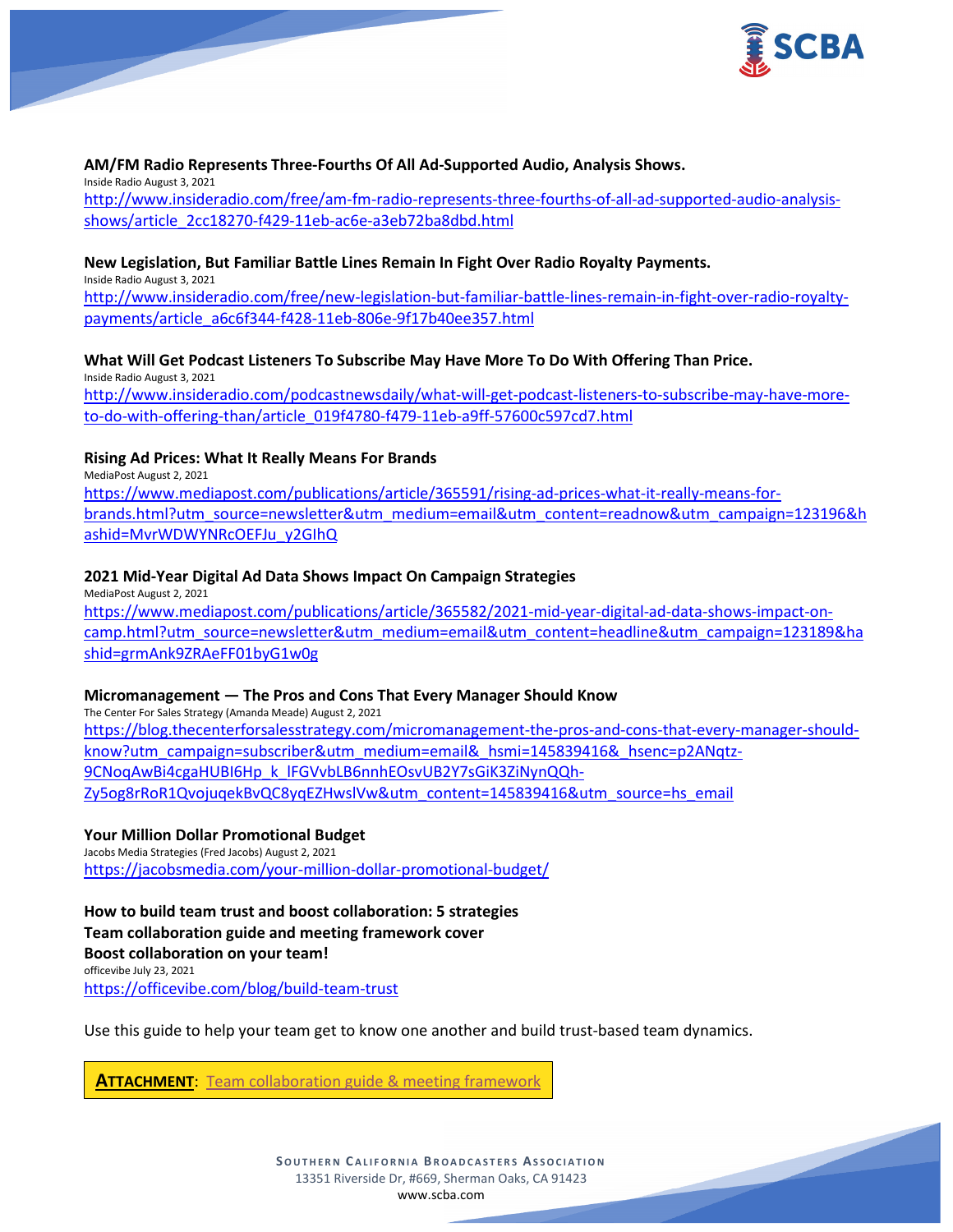

# **Ad Industry Urges California To Retract 'Global Privacy Control' Mandate**

MediaPost July 28, 2021 [https://www.mediapost.com/publications/article/365501/ad-industry-urges-california-to-retract-global](https://www.mediapost.com/publications/article/365501/ad-industry-urges-california-to-retract-global-pr.html?utm_source=newsletter&utm_medium=email&utm_content=readmore&utm_campaign=123171&hashid=IZA7uSulTnimoAz9RMXvmQ)[pr.html?utm\\_source=newsletter&utm\\_medium=email&utm\\_content=readmore&utm\\_campaign=123171&hash](https://www.mediapost.com/publications/article/365501/ad-industry-urges-california-to-retract-global-pr.html?utm_source=newsletter&utm_medium=email&utm_content=readmore&utm_campaign=123171&hashid=IZA7uSulTnimoAz9RMXvmQ) [id=IZA7uSulTnimoAz9RMXvmQ](https://www.mediapost.com/publications/article/365501/ad-industry-urges-california-to-retract-global-pr.html?utm_source=newsletter&utm_medium=email&utm_content=readmore&utm_campaign=123171&hashid=IZA7uSulTnimoAz9RMXvmQ)

#### **2021 U.S., Worldwide Consensus Jumps On Zenith Ad Revisions**

MediaPost July [https://www.mediapost.com/publications/article/365391/2021-us-worldwide-consensus-jumps-on-zenith](https://www.mediapost.com/publications/article/365391/2021-us-worldwide-consensus-jumps-on-zenith-ad.html?utm_source=newsletter&utm_medium=email&utm_content=headline&utm_campaign=123171&hashid=IZA7uSulTnimoAz9RMXvmQ)[ad.html?utm\\_source=newsletter&utm\\_medium=email&utm\\_content=headline&utm\\_campaign=123171&hashi](https://www.mediapost.com/publications/article/365391/2021-us-worldwide-consensus-jumps-on-zenith-ad.html?utm_source=newsletter&utm_medium=email&utm_content=headline&utm_campaign=123171&hashid=IZA7uSulTnimoAz9RMXvmQ) [d=IZA7uSulTnimoAz9RMXvmQ](https://www.mediapost.com/publications/article/365391/2021-us-worldwide-consensus-jumps-on-zenith-ad.html?utm_source=newsletter&utm_medium=email&utm_content=headline&utm_campaign=123171&hashid=IZA7uSulTnimoAz9RMXvmQ)

#### **Sales Coaching Solutions for Gen Z**

SalesFuel July 31, 2021 <https://salesfuel.com/sales-coaching-solutions-for-gen-z/>

#### **Online advertising needs to transition from tracking to smarter context**

MarketingWeek July 31, 2021 <https://www.marketingweek.com/online-advertising-tracking-smarter-context/>

# **A Call For Intergenerational Marketing**

MediaPost (Nic Allum)July 27, 202 [https://www.mediapost.com/publications/article/365450/a-call-for-intergenerational](https://www.mediapost.com/publications/article/365450/a-call-for-intergenerational-marketing.html?utm_source=newsletter&utm_medium=email&utm_content=readmore&utm_campaign=123177&hashid=nPO6kNh8ToCb2_NBH4Mycg)[marketing.html?utm\\_source=newsletter&utm\\_medium=email&utm\\_content=readmore&utm\\_campaign=12317](https://www.mediapost.com/publications/article/365450/a-call-for-intergenerational-marketing.html?utm_source=newsletter&utm_medium=email&utm_content=readmore&utm_campaign=123177&hashid=nPO6kNh8ToCb2_NBH4Mycg) [7&hashid=nPO6kNh8ToCb2\\_NBH4Mycg](https://www.mediapost.com/publications/article/365450/a-call-for-intergenerational-marketing.html?utm_source=newsletter&utm_medium=email&utm_content=readmore&utm_campaign=123177&hashid=nPO6kNh8ToCb2_NBH4Mycg)

#### **Why Advertising Is Poised To Become Amazon's Main Business** MediaPost July 30, 2021

[https://www.mediapost.com/publications/article/365561/why-advertising-is-poised-to-become-amazons](https://www.mediapost.com/publications/article/365561/why-advertising-is-poised-to-become-amazons-main.html?utm_source=newsletter&utm_medium=email&utm_content=headline&utm_campaign=123169&hashid=Y1PEPj99RXCjj6hr8RtU_Q)[main.html?utm\\_source=newsletter&utm\\_medium=email&utm\\_content=headline&utm\\_campaign=123169&has](https://www.mediapost.com/publications/article/365561/why-advertising-is-poised-to-become-amazons-main.html?utm_source=newsletter&utm_medium=email&utm_content=headline&utm_campaign=123169&hashid=Y1PEPj99RXCjj6hr8RtU_Q) [hid=Y1PEPj99RXCjj6hr8RtU\\_Q](https://www.mediapost.com/publications/article/365561/why-advertising-is-poised-to-become-amazons-main.html?utm_source=newsletter&utm_medium=email&utm_content=headline&utm_campaign=123169&hashid=Y1PEPj99RXCjj6hr8RtU_Q)

#### **Secrets to Super-Serving Your Audience**

Radio + Television Business Report (Hipanic Radio Conference) July 30, 2021 <https://www.rbr.com/secrets-to-super-serving-your-audience/>

# **Nielsen Has Very Nice Quarter**

Radio Ink July 30, 2021 <https://radioink.com/2021/07/30/nielsen-has-very-nice-quarter/>

# **Prominent Agencies And Marketers Are Ramping Up Their Ad Commitment To Minority-Owned Media**

Forbes July 23, 2021 [https://www.forbes.com/sites/bradadgate/2021/07/23/prominent-agencies-and-marketers-are-ramping-up](https://www.forbes.com/sites/bradadgate/2021/07/23/prominent-agencies-and-marketers-are-ramping-up-their-ad-commitment-to-minority-owned-media/?sh=70e42b94348c)[their-ad-commitment-to-minority-owned-media/?sh=70e42b94348c](https://www.forbes.com/sites/bradadgate/2021/07/23/prominent-agencies-and-marketers-are-ramping-up-their-ad-commitment-to-minority-owned-media/?sh=70e42b94348c)

#### **How Americans Will Consume Media in 2021 and Beyond** SalesFuel July 30, 2021 <https://salesfuel.com/how-americans-will-consume-media-in-2021-and-beyond/>

**SOUTHERN C ALIFORNIA B ROADCASTERS ASSOCIATION** 13351 Riverside Dr, #669, Sherman Oaks, CA 91423 [www.scba.com](http://www.scba.com/)